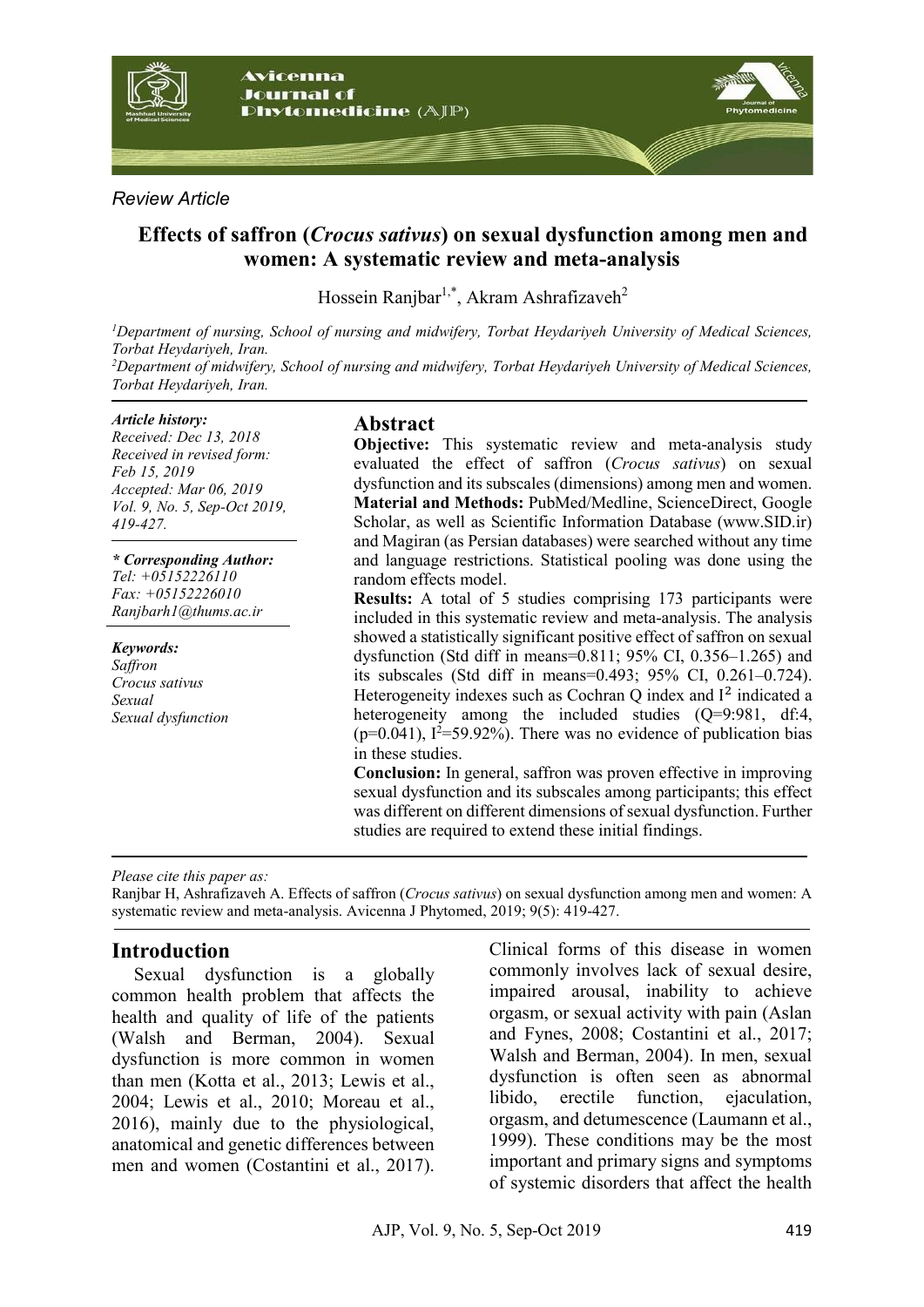of the affected person (Minhas and Mulhall, 2017). In some studies, associations between sexual dysfunction and various illnesses such as diabetes, obesity (Bebb et al., 2018), cardiovascular problems (Vestergaard et al., 2017), mental disorders (Fanta et al., 2018), multiple sclerosis (Scheepe et al., 2017), and postpartum sexual dysfunction were reported (Khajehei et al., 2015). Hence, timely diagnosis and treatment of this disorder is of particular importance to promote the health of individuals as well as the community (Lipshultz et al., 2016). For this purpose, various therapeutic and nonpharmacological approaches are used for treatment of this disorder (Lipshultz et al., 2016; Tsai et al., 2011; Walsh and Berman, 2004). Among the promising methods, available chemical drugs have limited efficacy, unpleasant side effects, and contraindications in some specific cases (Lipshultz et al., 2016; Sumalatha et al., 2010). Herbal medicines and especially saffron, produce anti-inflammatory, antioxidative (Mahmoudzadeh et al., 2017), anti-cancer (Bolhassani et al., 2014), antidepressant (Hausenblas et al., 2015; Mazidi et al., 2016) and specifically sexual enhancement effects (Hosseinzadeh et al., 2008) in humans and animals as reported by some studies.

Sexual dysfunction improving effects of saffron were investigated in women and men in several studies (Hosseinzadeh et al., 2008; Kashani et al., 2013; Modabbernia et al., 2012; Mohammadzadeh-Moghadam et al., 2015; Safarinejad et al., 2010; Safarinejad et al., 2011); but, the results were controversial.

Although, a meta-analysis demonstrated that saffron has a positive effect on erectile dysfunction in men (Maleki-saghooni et al., 2018) , but its effect on sexual dysfunction and its other dimensions such as arousal, desire, intercourse satisfaction, orgasm, and overall satisfaction in men and women, remains unknown.

To fill the existing information gap, the present systematic review and meta-

analysis was conducted to accurately evaluate the data obtained by interventional studies in terms of the effect of saffron on sexual dysfunction and its dimensions in patients.

## **Materials and Methods Search strategy**

Two researchers individually investigated PubMed/Medline, ScienceDirect, Google Scholar, as well as Scientific Information Database (www.SID.ir) and Magiran (as Persian databases) without any time and language limitations until February 2018 using the following combination of keywords: "sexual" AND "sexual dysfunction" AND "Saffron" OR "*Crocus sativus*". The bibliography of articles selected for metaanalysis as well as articles cited by them was also reviewed. All studies that reported the effect of saffron on sexual dysfunction in women and men and those with participants who had a mental feeling of sexual dysfunction were included in this study. Review and empirical studies on non-human cases were not included in this study. The PRISMA flowchart of the study selection process is shown in Figure1.

# **Data Extraction**

Using a pre-designed checklist, two researchers separately extracted the following relevant data from each study included in the meta-analysis: first author's name, the year of publication of the article, the name of the country, the study design, participants' demographics (in terms of sample size, sex, gender, and age), the intervention (including the dosage form of saffron given as a treatment such as tablets or capsules, as well as dose and duration of treatment), control group (including placebo or other drugs, as well as dose and duration of treatment) as well as the main findings. Disagreement between the researchers was resolved through consensus. The characteristics of the included studies are presented in Table1.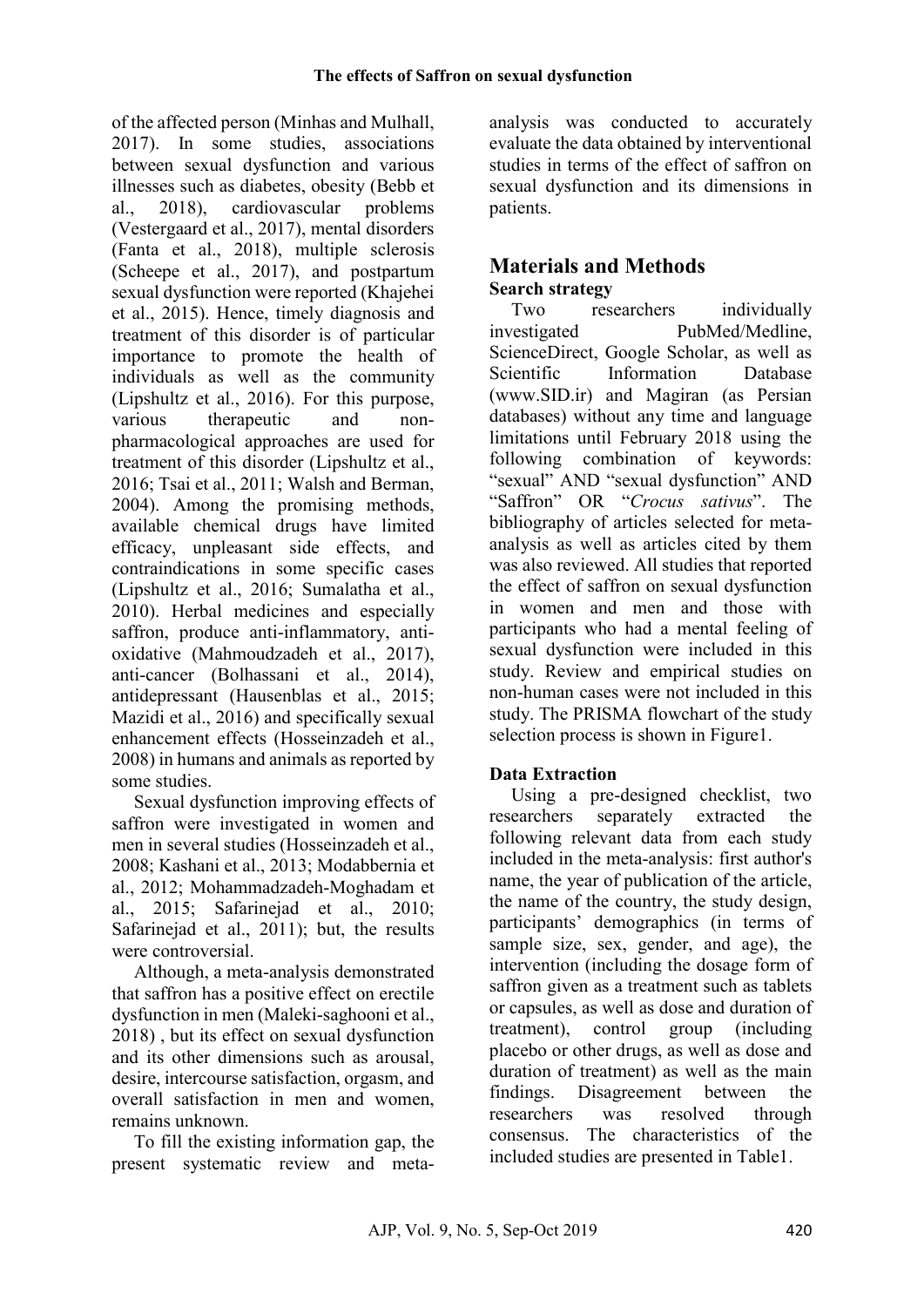#### **Ranjbar** *et al.*



### **Quality assessment**

The quality of the selected studies was also determined by two researchers by means of a qualitative assessment tool for clinical trials ("CONSORT 2010 checklist of information to include when reporting a randomised trial"). For this purpose, articles fulfilling 75% of the criteria in the checklist, were included in this study.

### **Statistical analysis**

Data analysis was performed using a Random Effect Model. Also, I 2 index was used to determine the heterogeneity ratio among the studies included in the metaanalysis and the Cochrane Q Test. The funnel plots, the Begg and Mazumdar Rank Correlation (Duval and Tweedie, 2000) and Egger's Regression Intercept (Egger et al., 1997) were used to determine the publication bias in these studies. Data analysis was performed using Comprehensive Meta-Analysis (Version 3).

## **Results**

The flowchart presented in Figure 1 shows the process of selecting studies. A total of 3,245 studies were found following a comprehensive search in PubMed/Medline, ScienceDirect, Google Scholar, and also Scientific Information Database and Magiran (as Persian databases) databases. Of these, 475 studies were excluded from the study due to repetition. In the early screening of titles and abstracts, 2756 studies were excluded due to not being of related topics. The full texts of the 19 remaining articles were thoroughly evaluated. Finally, 13 studies were excluded. In the end, 5 papers focusing on the effect of saffron on sexual dysfunction with a total of 173 participants were included in the study (Abedimanesh et al., 2017; Kashani et al., 2013; Modabbernia et al. 2012<sup>-</sup> Mohammadzadeh-Moghadam et al., 2015; Shamsa et al., 2009).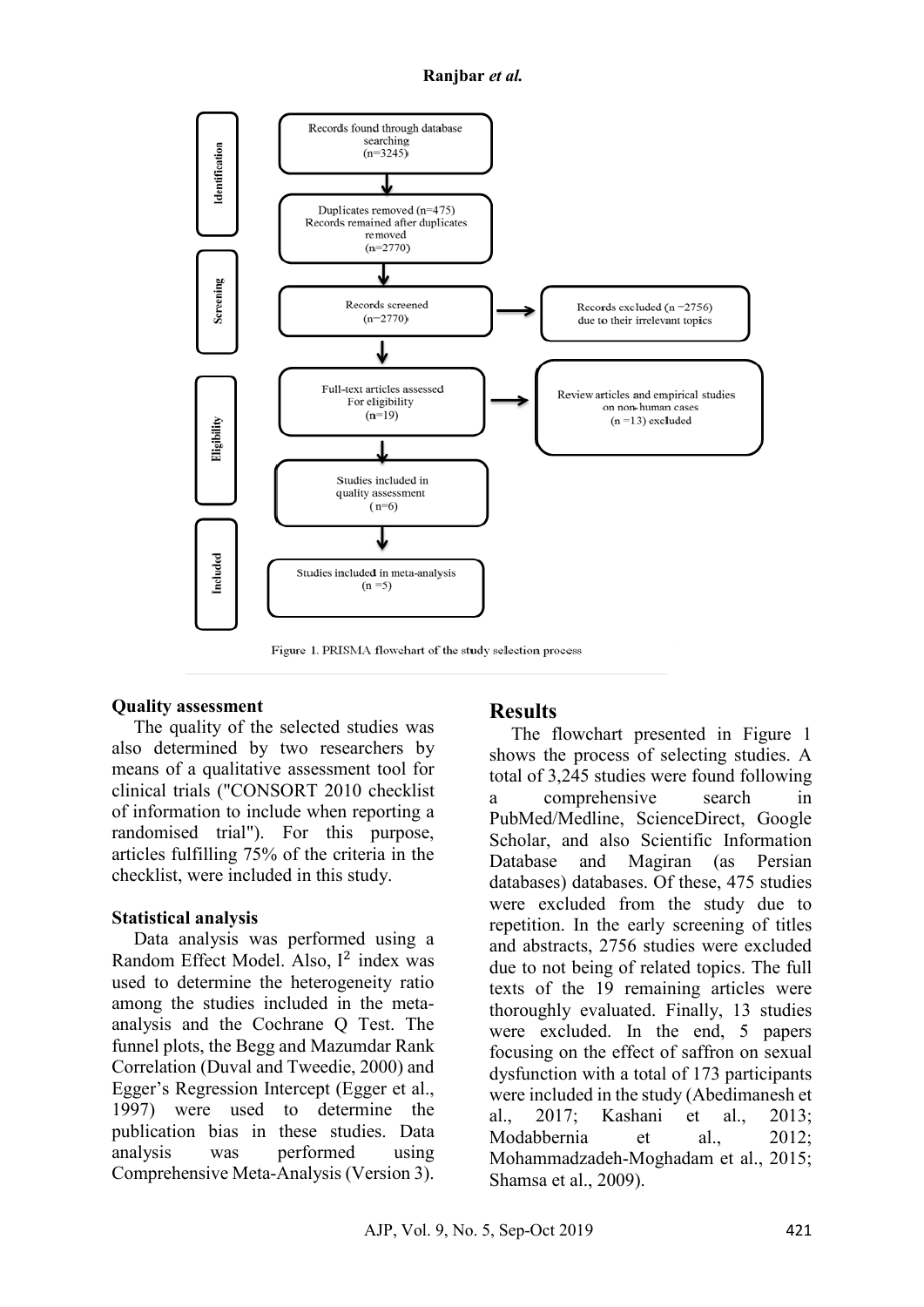#### **The effects of Saffron on sexual dysfunction**

| <b>First author</b><br>(year)        | Country | Design                              | <b>Participants</b>                                                                   | <b>Treatment group</b>                                                                                                    | Control<br>group                                                           | <b>Main results</b>                                                                                              |  |
|--------------------------------------|---------|-------------------------------------|---------------------------------------------------------------------------------------|---------------------------------------------------------------------------------------------------------------------------|----------------------------------------------------------------------------|------------------------------------------------------------------------------------------------------------------|--|
| Abedimanesh<br>(2017)                | Iran    | <b>RCT</b><br>(three)<br>groups)    | 58 male and female<br>with sexual desire<br>disorder<br>(mean age (year)<br>$= 55.16$ | 1-saffron capsule<br>(Saffron Aqueous Extract)<br>30 mg/daily for 8 weeks<br>2- crocin capsule 30<br>mg/daily for 8 weeks | placebo<br>capsule 30<br>mg/daily for<br>8 weeks                           | saffron had no<br>statistically significant<br>effect on male sexual<br>desire                                   |  |
| Kashani (2012)                       | Iran    | $\overline{RCT}$<br>(two<br>group)  | 34 female with<br>sexual dysfunction<br>(mean age<br>$(year) = none$<br>available)    | saffron capsule 30<br>mg/daily for 4 weeks                                                                                | placebo<br>capsule 30<br>mg/daily for<br>4 weeks                           | saffron had a beneficial<br>impact on total FSFI<br>score and a few<br>domains of sexual<br>dysfunction          |  |
| Modabbenia<br>(2012)                 | Iran    | <b>RCT</b><br>(two<br>group)        | 30 male with<br>erectile dysfunction<br>(mean age<br>$(year)=32.5$                    | saffron capsule 15 mg<br>twice per day For 4 weeks                                                                        | placebo<br>capsule 30<br>mg/daily for<br>4 weeks                           | saffron had positive<br>impacts on a few<br>domains of erectile<br>dysfunction                                   |  |
| Mohammadzad<br>eh-Moghadam<br>(2015) | Iran    | <b>RCT</b><br>(two<br>group)        | 50 male with<br>erectile dysfunction<br>(mean age<br>$(year)=58.7$                    | saffron gel 1% before a<br>sexual intercourse for 4<br>weeks $(AO)$                                                       | placebo gel<br>1% before a<br>sexual<br>intercourse<br>for 4 weeks<br>(AO) | saffron had positive<br>impacts on male erectile<br>dysfunction and entire<br>domains of erectile<br>dysfunction |  |
| Shamsa (2009)                        | Iran    | clinical<br>trial<br>(one<br>group) | 20 male with<br>erectile dysfunction<br>(mean age<br>$(year)=43.78$                   | saffron tablet 200 mg<br>/daily for 10 days                                                                               |                                                                            | saffron had a significant<br>impact on erectile<br>dysfunction                                                   |  |

| Table 1. Characteristics of the 5 clinical trials included in the systematic review and meta-analysis. |
|--------------------------------------------------------------------------------------------------------|
|--------------------------------------------------------------------------------------------------------|

AO=according to the order (a pea-sized amount of the gel before a sexual intercourse) Female Sexual Function Index *SFI*).

The characteristics of the included studies are presented in Table 1. By qualitative analysis of the investigated studies, the following results were obtained.

In a clinical trial study, the effect of the aqueous extract of saffron and the crocin capsule on females and males was studied using the Hulbert index of sexual desire (HISD). This study showed no significant difference between the mean scores of the group receiving saffron aqueous extract  $(42.10 \pm 17.55)$  and the group receiving crocin  $(37.75 \pm 15.96)$ , and the control group (30.84±13.98) (P=0.094) (Abedimanesh et al., 2017).

In a double-blind clinical trial study, 34 women with severe depressive disorder (treated with fluoxetine for at least 6 weeks) and sexual dysfunction entered the intervention and control groups. The intervention group received saffron capsule and control group received placebo capsule daily for 4 weeks. In general, the findings indicated the beneficial effects of saffron on sexual dysfunction among women (p=0.001). Although saffron showed a statistically significant effect on some of the subscales of sexual dysfunction such as arousal ( $p=0.028$ ), lubrication ( $p=0.035$ )

and pain ( $p = 0.016$ ), but this effect on other dimensions of sexual dysfunction scales such as desire, satisfaction and orgasm were not observed (p<0.05) (Kashani et al., 2013).

In three clinical trials, the effect of saffron on erectile dysfunction in men was studied (Modabbernia et al., 2012; Mohammadzadeh-Moghadam et al., 2015; Shamsa et al., 2009). In a randomized double-blind placebo-controlled study, 30 men with erectile dysfunction were recruited in two groups of intervention (received saffron) and control (received placebo) for 4 weeks. In summary, the findings indicated that saffron had a statistically significant effect on erectile function improvement  $(p=0.001)$ , and intercourse satisfaction (p=0.001) among men, but this effect on other subscales of erectile dysfunction such as orgasm  $(P=0/09)$ , sexual desire  $(p=0.51)$  and general satisfaction (p=0.33) were not observed (Modabbernia et al., 2012). In a randomized double-blind clinical trial, 50 men with erectile dysfunction were treated in two intervention groups (received saffron gel) and control (received placebo gel) for 4 weeks. In summary, the findings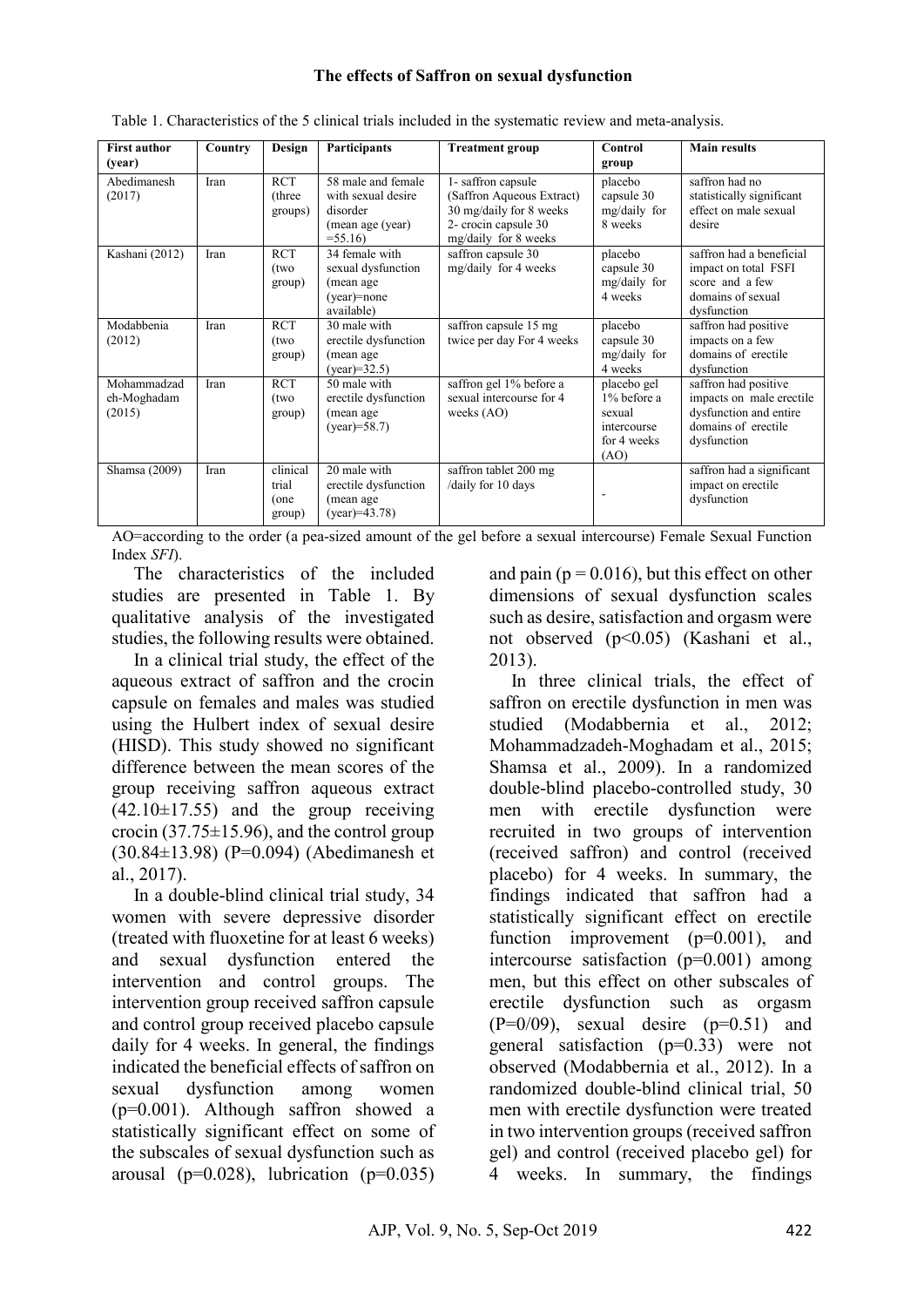indicated the positive effect of saffron on the erectile function  $(p=0.001)$ , as well as all subscales of the international indicators of erectile function (i.e. general satisfaction (p=0.001), intercourse satisfaction  $(p<0.001)$  orgasmic function  $(p<0.001)$ , sexual desire (p<0.001), and erectile function  $(p<0.001)$  in men (Mohammadzadeh-Moghadam et al., 2015). In a clinical trial, 20 men with erectile dysfunction were studied before and after the intervention. The status of erectile dysfunction before intervention was evaluated by a questionnaire of international indicators of erectile function before the study and then after 10-day treatment with saffron tablets. The results showed that the use of saffron tablet resulted in an improvement of erectile function (p<0.001) and all subscales including dyspepsia, sexual desire, sexual satisfaction, and general satisfaction (for all cases p<0.001) (Shamsa et al., 2009).

In Figure 2, the forest plot shows the effect of saffron on sexual dysfunction based on studies included in the metaanalysis. The effects of saffron on sexual dysfunction and its subscales varied among the five papers included in the metaanalysis. In one study, saffron was

ineffective with respect to sexual dysfunction (Abedimanesh et al., 2017), while it was effective in the other studies (Kashani et al., 2013; Modabbernia et al., 2012; Mohammadzadeh-Moghadam et al., 2015; Shamsa et al., 2009). Overall, the pooled results of the present work showed that saffron improved sexual dysfunction among participants (Std diff in means=0.811; 95% CI, 0.356–1.265) (Figure 2).

In the subgroup analysis related to subscales of sexual dysfunction in general, the pooled results of the study indicated beneficial effect of saffron on the subscales of sexual dysfunction (Std diff in means=0.493; 95% CI, 0.261–0.724). Although, among the subscales of sexual dysfunction, saffron was effective in improving intercourse satisfaction (Std diff in means=0.811; 95% CI, -0.113-1.736), saffron was ineffective with respect to other subscales of sexual dysfunction including arousal (Std diff in means=0.580; 95% CI, 0.045-1.115), desire (Std diff in means=0.450; 95% CI, -0.009-0.910). orgasm (Std diff in means=0.458; 95% CI, -0.014-0.930) and overall satisfaction (Std diff in means=0.426; 95% CI, -0.031-0.883) (Figure 3).



Figure 2. Forest plot of effect of saffron on sexual dysfunction based on the random effects model.

The Cochran Q index also showed a heterogeneity of O=9: 981, df: 4, (p=0.041) among the studies included in the metaanalysis. The index  $I^2 = 59.92\%$  showed a moderate real heterogeneity ratio among these studies. In order to study the publication bias, Funnel plot, and also the Egger's regression intercept and Begg and Mazumdar rank correlation were used.

Figure 4 shows a funnel plot of publication bias related to the effect of saffron on sexual dysfunction among participants. Egger's regression intercept  $(p=0.733)$  and Begg and Mazumdar rank correlation (p=0.462) indicated a relative symmetry of the Funnel plot and showed no evidence of publication bias on the effect of saffron on sexual dysfunction (Figure 4).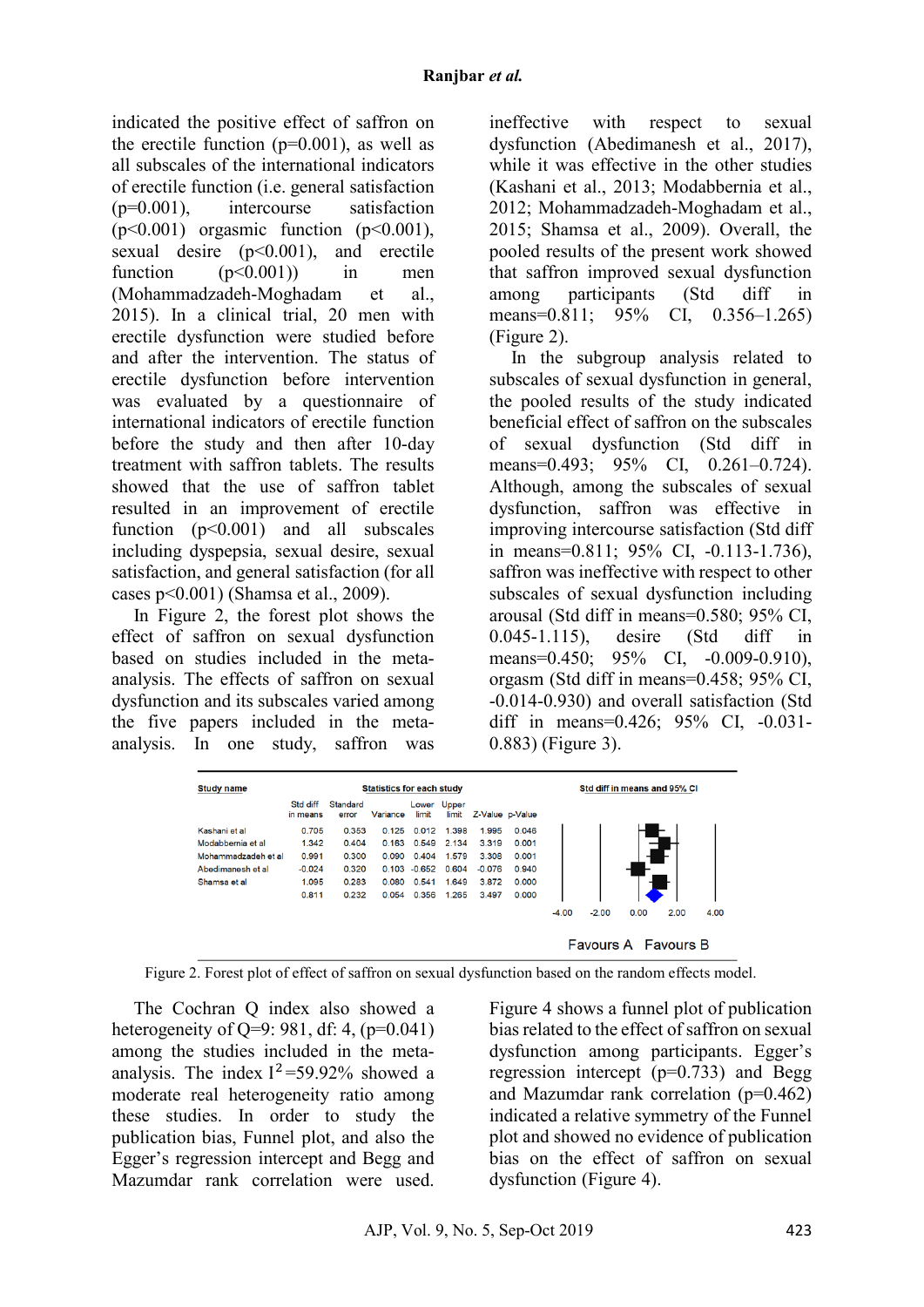#### **The effects of Saffron on sexual dysfunction**

| <b>Group by</b>              | <b>Statistics for each study</b><br><b>Study name</b> |                             |          |          |          |          |       |                 |       | Std diff in means and 95% CI |         |                            |      |      |
|------------------------------|-------------------------------------------------------|-----------------------------|----------|----------|----------|----------|-------|-----------------|-------|------------------------------|---------|----------------------------|------|------|
| <b>Subgroup within study</b> |                                                       |                             | Std diff | Standard |          | Lower    | Upper |                 |       |                              |         |                            |      |      |
|                              |                                                       |                             | in means | error    | Variance | limit    | limit | Z-Value p-Value |       |                              |         |                            |      |      |
| Arousal                      | Kashani et al                                         | Arousal                     | 0.790    | 0.356    | 0.127    | 0.092    | 1.488 | 2.217           | 0.027 |                              |         |                            |      |      |
| Arousal                      | Modabbernia et al                                     | Arousal                     | 1.342    | 0.404    | 0.163    | 0.549    | 2.134 | 3.319           | 0.001 |                              |         |                            |      |      |
| Arousal                      | Mohammadzadeh et al                                   | Arousal                     | 0.991    | 0.300    | 0.090    | 0.404    | 1.579 | 3.308           | 0.001 |                              |         |                            |      |      |
| Arousal                      | Abedimanesh et al.                                    | Arousal                     | $-0.024$ | 0.320    | 0.103    | $-0.652$ | 0.604 | $-0.076$        | 0.940 |                              |         |                            |      |      |
| Arousal                      | Shamsa et al                                          | Arousal                     | 0.000    | 0.224    | 0.050    | $-0.438$ | 0.438 | 0.000           | 1.000 |                              |         |                            |      |      |
| Arousal                      |                                                       |                             | 0.580    | 0.273    | 0.074    | 0.045    | 1.115 | 2.123           | 0.034 |                              |         |                            |      |      |
| <b>Desire</b>                | Kashani et al                                         | <b>Desire</b>               | 0.453    | 0.347    | 0.121    | $-0.228$ | 1.134 | 1.304           | 0.192 |                              |         |                            |      |      |
| Desire                       | Modabbernia et al                                     | <b>Desire</b>               | 0.461    | 0.370    | 0.137    | $-0.264$ | 1.186 | 1.247           | 0.213 |                              |         |                            |      |      |
| <b>Desire</b>                | Mohammadzadeh et al                                   | <b>Desire</b>               | 0.991    | 0.300    | 0.090    | 0.404    | 1.579 | 3.308           | 0.001 |                              |         |                            |      |      |
| Desire                       | Shamsa et al                                          | Desire                      | 0.000    | 0.224    | 0.050    | $-0.438$ | 0.438 | 0.000           | 1.000 |                              |         |                            |      |      |
| Desire                       |                                                       |                             | 0.450    | 0.234    | 0.055    | $-0.009$ | 0.910 | 1.921           | 0.055 |                              |         |                            |      |      |
| Intercourse satisfaction     | Modabbernia et al                                     | Intercourse satisfaction    | 1.342    | 0.404    | 0.163    | 0.549    | 2.134 | 3.319           | 0.001 |                              |         |                            |      |      |
| Intercourse satisfaction     | Mohammadzadeh et al                                   | Intercourse satisfaction    | 1.200    | 0.307    | 0.094    | 0.598    | 1.802 | 3.906           | 0.000 |                              |         |                            |      |      |
| Intercourse satisfaction     | Shamsa et al                                          | Intercourse satisfaction    | 0.000    | 0.224    | 0.050    | $-0.438$ | 0.438 | 0.000           | 1.000 |                              |         |                            |      |      |
| Intercourse satisfaction     |                                                       |                             | 0.811    | 0.472    | 0.222    | $-0.113$ | 1.736 | 1.720           | 0.085 |                              |         |                            |      |      |
| Orgasm                       | Kashani et al                                         | Orgasm                      | 0.323    | 0.345    | 0.119    | $-0.354$ | 0.999 | 0.934           | 0.350 |                              |         |                            |      |      |
| Orgasm                       | Modabbernia et al                                     | Orgasm                      | 0.631    | 0.374    | 0.140    | $-0.102$ | 1.364 | 1.687           | 0.092 |                              |         |                            |      |      |
| Orgasm                       | Mohammadzadeh et al                                   | Orgasm                      | 0.991    | 0.300    | 0.090    | 0.404    | 1.579 | 3.308           | 0.001 |                              |         |                            |      |      |
| Orgasm                       | Shamsa et al                                          | Orgasm                      | 0.000    | 0.224    | 0.050    | $-0.438$ | 0.438 | 0.000           | 1.000 |                              |         |                            |      |      |
| Orgasm                       |                                                       |                             | 0.458    | 0.241    | 0.058    | $-0.014$ | 0.930 | 1.901           | 0.057 |                              |         |                            |      |      |
| Overall satisfaction         | Kashani et al                                         | <b>Overall satisfaction</b> | 0.443    | 0.347    | 0.121    | -0.238   | 1.123 | 1.275           | 0.202 |                              |         |                            |      |      |
| <b>Overall satisfaction</b>  | Modabbernia et al                                     | <b>Overall satisfaction</b> | 0.359    | 0.368    | 0.135    | $-0.362$ | 1.080 | 0.975           | 0.329 |                              |         |                            |      |      |
| Overall satisfaction         | Mohammadzadeh et al                                   | Overall satisfaction        | 0.991    | 0.300    | 0.090    | 0.404    | 1.579 | 3.308           | 0.001 |                              |         |                            |      |      |
| Overall satisfaction         | Shamsa et al                                          | Overall satisfaction        | 0.000    | 0.224    | 0.050    | $-0.438$ | 0.438 | 0.000           | 1.000 |                              |         |                            |      |      |
| Overall satisfaction         |                                                       |                             | 0.426    | 0.233    | 0.054    | $-0.031$ | 0.883 | 1.828           | 0.068 |                              |         |                            |      |      |
| Overall                      |                                                       |                             | 0.493    | 0.118    | 0.014    | 0.261    | 0.724 | 4.174           | 0.000 |                              |         |                            |      |      |
|                              |                                                       |                             |          |          |          |          |       |                 |       | $-4.00$                      | $-2.00$ | 0.00                       | 2.00 | 4.00 |
|                              |                                                       |                             |          |          |          |          |       |                 |       |                              |         |                            |      |      |
|                              |                                                       |                             |          |          |          |          |       |                 |       |                              |         |                            |      |      |
|                              |                                                       |                             |          |          |          |          |       |                 |       |                              |         | <b>Favours A</b> Favours B |      |      |
|                              |                                                       |                             |          |          |          |          |       |                 |       |                              |         |                            |      |      |

Figure 3. Forest plot of the effect of saffron on the sub-scales of sexual dysfunction based on the random effects model.



#### **Funnel Plot of Standard Error by Std diff in means**

Figure 4. Funnel plot of publication bias of the effect of saffron on sexual dysfunction.

### **Discussion**

The present systematic review and metaanalysis investigated the effect of saffron on sexual dysfunction. The results showed that saffron has a statistically significant positive effect on sexual dysfunction among the patients (Std diff in means=0.811; 95% CI, 0.356–1.265). This finding is consistent previous reports (Kashani et al., 2013; Modabbernia et al., 2012; Mohammadzadeh-Moghadam et al., 2015; Shamsa et al., 2009). The results of a systematic review and meta–analysis showed that saffron has a positive effect on erectile dysfunction in men (Malekisaghooni et al., 2018). However, in one study, saffron produced no effect in terms of improvement of sexual dysfunction (Abedimanesh et al., 2017). These differences may be due to different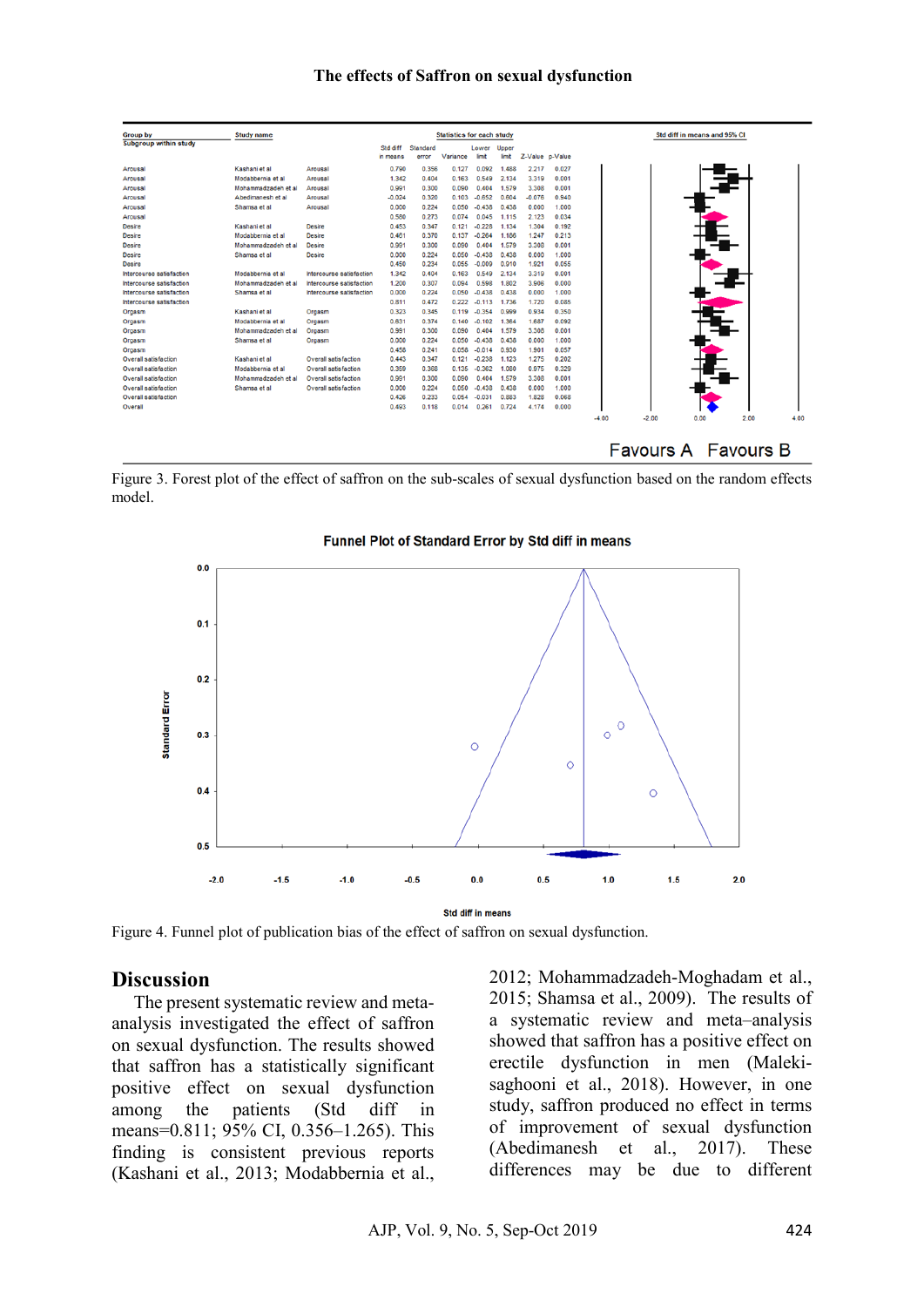conditions affecting the implementation of these studies.

In the subgroup analysis related to the subscales of sexual dysfunction in general, the pooled results of the study indicated the positive effect of saffron on the improvement of sexual dysfunction in the related subscales (mean Std diff=0.493; 95% CI, 0.261–0.724). This finding is consistent with the results of a previous study which showed the effect of saffron on the improvement of sexual dysfunction in terms of erectile dysfunction, among men (Maleki-saghooni et al., 2018).

Further analysis of sexual dysfunction subscales revealed that saffron only improved sexual satisfaction, but such effect was not observed for other subscales of sexual dysfunction such as arousal, desire, orgasm and overall satisfaction. In one study, saffron was effective in treating sexual function associated with the arousal and lubrication subscales, but was ineffective for other subscales of sexual dysfunction including desire, satisfaction, and orgasm (Kashani et al., 2013).

In the study done by Modabernia et al. (2012), saffron was effective with respect to the subscales of erectile function and intercourse satisfaction, but did not affect other subscales of sexual dysfunction. In the other studies, saffron effectively improved all subscales of sexual dysfunction (Mohammadzadeh-Moghadam et al., 2015; Shamsa et al., 2009).

It seems that dissimilarities among the findings of the studies under discussion are likely due to differences in the individual factors of the participants, saffron consumption method, the study conditions, and the underlying illnesses of the participants enrolled into the study. Also, the present work indicated heterogeneity among the studies included in the metaanalysis. This heterogeneity seems to be due to differences in designs of the studies, type of interventions and individuals, and environmental factors governing the studies. However, due to the small number of available studies done in this field, it is

not possible to investigate the effect of covariates including the nature of the intervention (type of saffron consumed, such as capsule, gel or tablet), duration of treatment, saffron consumption, saffron doses, participants gender, sexual dysfunction assessment tool and underlying illness using metastatic analysis. Further investigation of these variables should be carried out by future clinical trial studies on the subject.

In general, saffron was effective in improving sexual dysfunction and its dimensions among participants, although the significance of this effect varied in terms of different aspects of sexual dysfunction. Further studies are recommended to evaluate saffron effects on sexual dysfunction.

# **Acknowledgment**

No special funding for this work.

## **Conflict of interest**

The authors declare no conflict of interests.

# **References**

- Abedimanesh N, Ostadrahimi A, Bathaie SZ, Abedimanesh S, Motlagh B, Jafarabadi MA, Sadeghi MT. 2017. Effects of saffron aqueous extract and its main constituent, crocin, on health-related quality of life, depression, and sexual desire in coronary artery disease patients: a double-blind, placebo-controlled, randomized clinical trial. Iran Red Crescent Med J, 19: e13676
- Aslan E, Fynes M. 2008. Female sexual dysfunction. Int Urogynecol J, 19: 293-305.
- Bebb R, Millar A, Brock G, Committee DCCPGE. 2018. Sexual dysfunction and hypogonadism in men with diabetes. Can J Diabetes, 42: S228-S233.
- Bolhassani A, Khavari A, Bathaie SZ. 2014. Saffron and natural carotenoids: biochemical activities and anti-tumor effects. Biochim Biophys Acta, 1845: 20- 30.
- CONSORT. 2010. Checklist of information to include when reporting a randomised trial Retrieved 26/6/218, from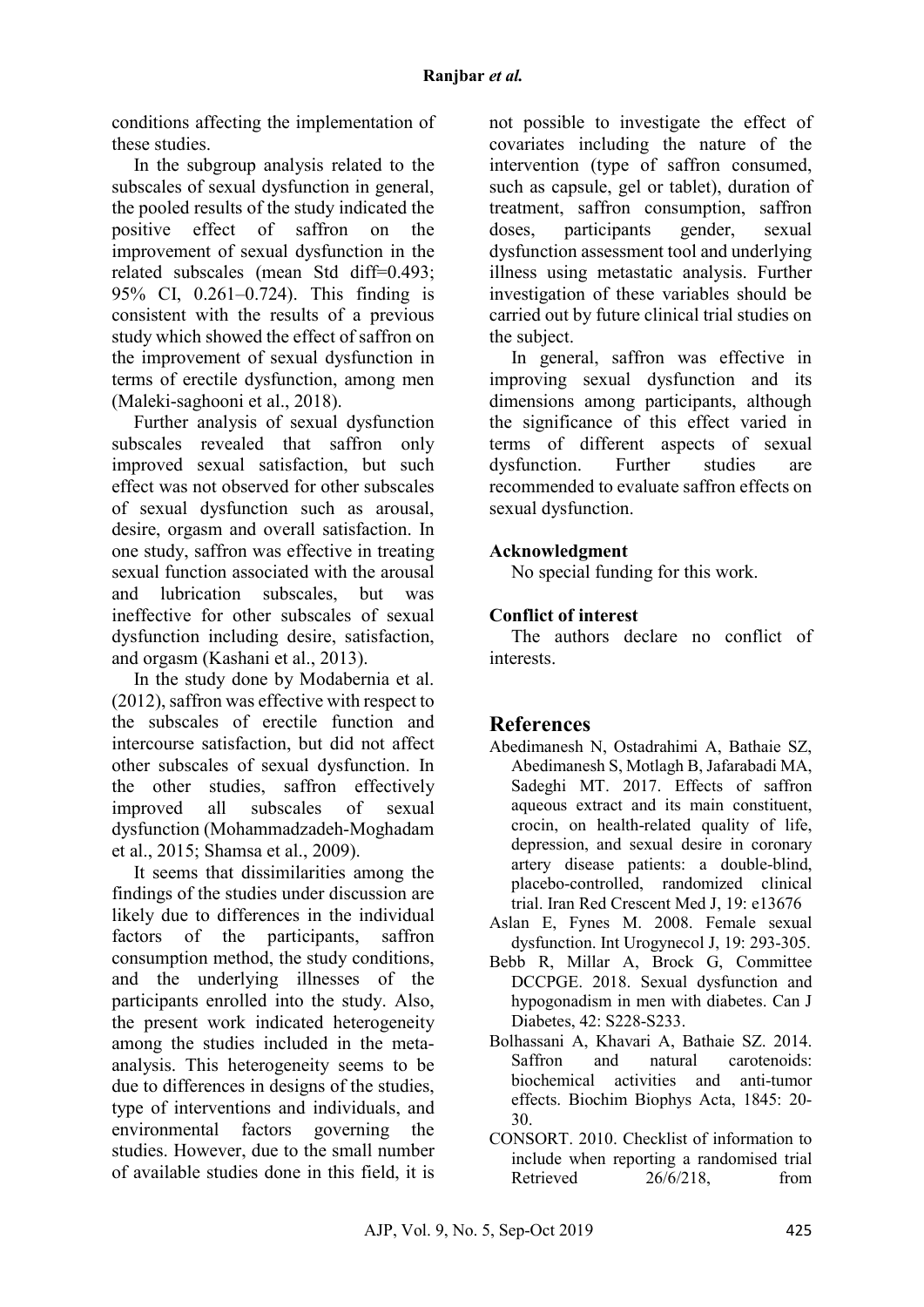http://www.consort-statement.org/consort-2010.

- Costantini E, Villari D, Filocamo MT. 2017. Female sexual function and dysfunction, pp.138-146, Springer.
- Duval S, Tweedie R. 2000. A nonparametric "trim and fill" method of accounting for publication bias in meta-analysis. J Am Stat Assoc, 95: 89-98.
- Egger M, Smith GD, Schneider M, Minder C. 1997. Bias in meta-analysis detected by a simple, graphical test. BMJ, 315: 629-634.
- Fanta T, Haile K, Abebaw D, Assefa D, Hibdye G. 2018. Assessment of sexual dysfunction and associated factors among patients with schizophrenia in Ethiopia, 2017. BMC psychiatry, 18: 158.
- Hausenblas HA, Heekin K, Mutchie H L, Anton S. 2015. A systematic review of randomized controlled trials examining the effectiveness of saffron (*Crocus sativus* L.) on psychological and behavioral outcomes. J Integr Med, 13: 231-240.
- Hosseinzadeh H, Ziaee T, Sadeghi A. 2008. The effect of saffron, *Crocus sativus* stigma, extract and its constituents, safranal and crocin on sexual behaviors in normal male rats. Phytomedicine, 15: 491-495.
- Kashani L, Raisi F, Saroukhani S, Sohrabi H, Modabbernia A, Nasehi AA, Ghaeli P. 2013. Saffron for treatment of fluoxetine‐ induced sexual dysfunction in women:<br>randomized double-blind placeborandomized double-blind controlled study. Hum Psychopharmacol, 28: 54-60.
- Khajehei M, Doherty M, Tilley PJM, Sauer K. 2015. Prevalence and risk factors of sexual dysfunction in postpartum Australian women. J Sex Med, 12: 1415-1426.
- Kotta S, Shahid H, Ansari A, Javed A. 2013. Exploring scientifically proven herbal aphrodisiacs. Pharmacogn Rev, 7: 1-10.
- Laumann EO, Paik A, Rosen RC. 1999. Sexual dysfunction in the United States: prevalence and predictors. JAMA, 281: 537-544.
- Lewis RW, Fugl-Meyer KS, Bosch R, Fugl-Meyer AR, Laumann EO, Lizza E, Martin‐ Morales A. 2004. Epidemiology/risk factors of sexual dysfunction. J Sex Med, 1: 35-39.
- Lewis RW, Fugl‐Meyer KS, Corona G, Hayes RD, Laumann EO, Moreira Jr, Rellini AH, Alessandra H, Segraves T. 2010. Definitions/epidemiology/risk factors for sexual dysfunction. J Sex Med, 7: 1598- 1607.
- Lipshultz LI, Pastuszak AW, Goldstein AT, Giraldi A, Perelman MA. 2016. Management of sexual dysfunction in men and women: an interdisciplinary approach, pp.362-366, New York, Springer.
- Mahmoudzadeh L, Najafi H, Ashtiyani SC, Yarijani ZM. 2017. Anti‐inflammatory and protective effects of saffron extract in ischaemia/reperfusion‐induced acute kidney injury. Nephrology (Carlton), 22: 748-754.
- Maleki-saghooni N, Mirzaeii K, Hosseinzadeh H, Sadeghi R, Irani M. 2018. A systematic review and meta-analysis of clinical trials on saffron (*Crocus sativus*) effectiveness and safety on erectile dysfunction and semen parameters. Avicenna J Phytomed, 8: 198- 209.
- Mazidi M, Shemshian M, Mousavi SH, Norouzy A, Kermani T, Moghiman T, Ferns GA. 2016. A double-blind, randomized and placebo-controlled trial of Saffron (*Crocus sativus L*.) in the treatment of anxiety and depression. J Complement Integr Med, 13: 195-199.
- Minhas S, Mulhall J. 2017. Male sexual dysfunction: a clinical guide, pp 311-320, John Wiley & Sons.
- Modabbernia A, Sohrabi H, Nasehi AA, Raisi F, Saroukhani S, Jamshidi A, Akhondzadeh S. 2012. Effect of saffron on fluoxetineinduced sexual impairment in men: randomized double-blind placebocontrolled trial. Psychopharmacology (Berl), 223: 381-388.
- Mohammadzadeh-Moghadam H, Nazari SM, Shamsa A, Kamalinejad M, Esmaeeli H, Asadpour A A, Khajavi A. 2015. Effects of a topical saffron (*Crocus sativus L*) gel on erectile dysfunction in diabetics: A randomized, parallel-group, double-blind, placebo-controlled trial. J Evid Based Complement Altern Med, 20: 283-286.
- Moreau C, Kågesten AE, Blum RW. 2016. Sexual dysfunction among youth: an overlooked sexual health concern. BMC public health, 16: 1170.
- Safarinejad M, Shafiei N, Safarinejad S. 2010. An open label, randomized, fixed-dose, crossover study comparing efficacy and safety of sildenafil citrate and saffron (*Crocus sativus Linn*.) for treating erectile dysfunction in men naïve to treatment. Int J Impot Res, 22: 240-250.
- Safarinejad MR, Shafiei N, Safarinejad S. 2011. A prospective double‐blind randomized